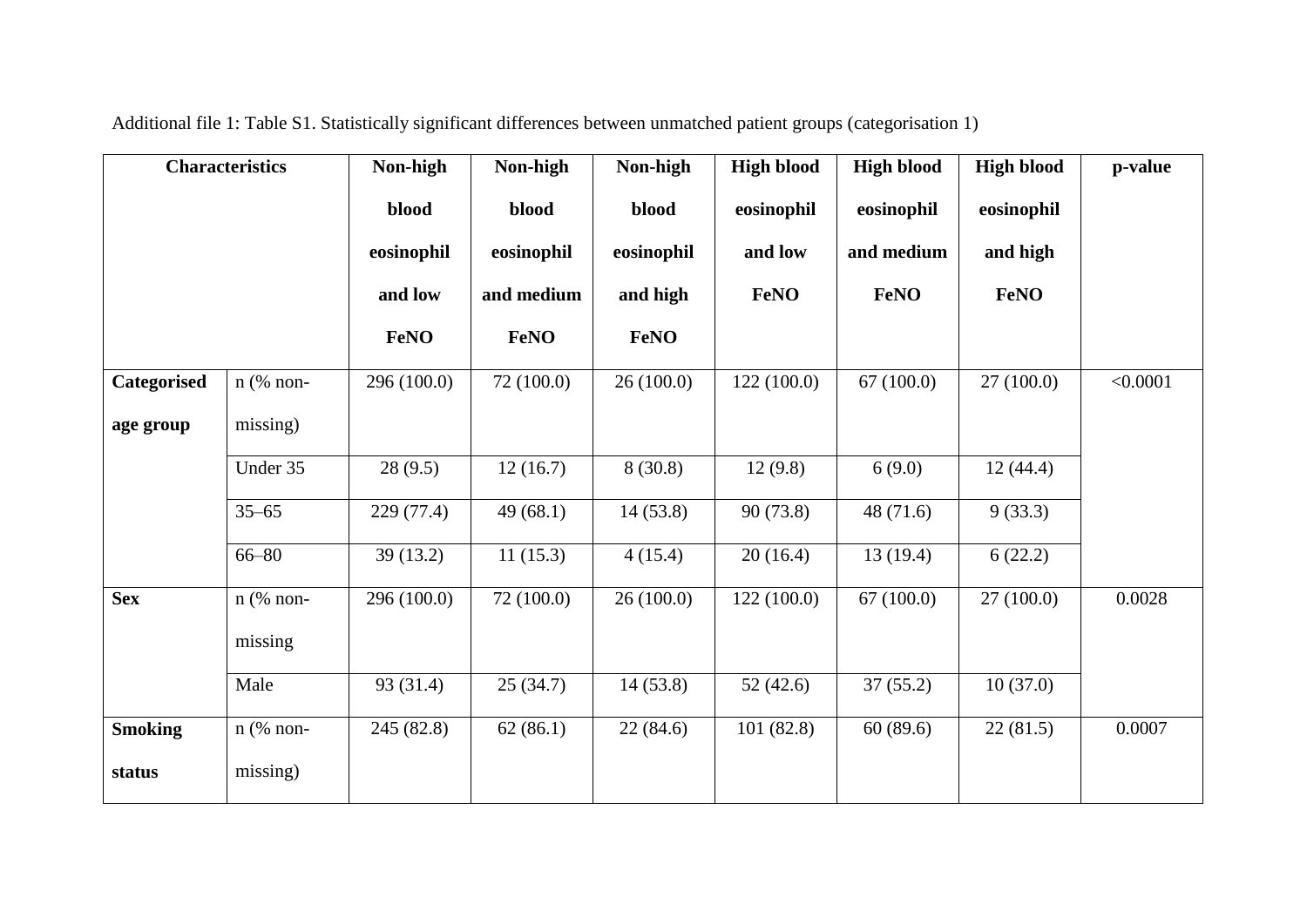|                    | Non-smoker  | 110(44.9)   | 36(58.1)   | 15(68.2)  | 30(29.7)   | 32(53.3)    | 14(63.6)   |        |
|--------------------|-------------|-------------|------------|-----------|------------|-------------|------------|--------|
|                    | Ex-smoker   | 35(14.3)    | 7(11.3)    | 3(13.6)   | 29(28.7)   | 6(10.0)     | 2(9.1)     |        |
|                    | Current     | 100(40.8)   | 19(30.6)   | 4(18.2)   | 42(41.6)   | 22(36.7)    | 6(27.3)    |        |
|                    | smoker      |             |            |           |            |             |            |        |
| <b>BMI</b>         | $n$ (% non- | 280 (94.6)  | 70(97.2)   | 24(92.3)  | 118 (96.7) | 63 $(94.0)$ | 26(96.3)   | 0.0022 |
|                    | missing)    |             |            |           |            |             |            |        |
|                    | Mean (SD)   | 30.0(6.7)   | 29.5(6.1)  | 26.3(5.3) | 30.8(7.6)  | 28.2(7.1)   | 26.9(6.4)  |        |
| <b>Eczema</b>      | $n$ (% non- | 296 (100.0) | 72 (100.0) | 26(100.0) | 122(100.0) | 67(100.0)   | 27 (100.0) | 0.0405 |
| diagnosis          | missing)    |             |            |           |            |             |            |        |
|                    | Yes         | 78 (26.4)   | 23(31.9)   | 5(19.2)   | 49 (40.2)  | 17(25.4)    | 11(40.7)   |        |
| <b>Rhinitis</b>    | $n$ (% non- | 296 (100.0) | 72 (100.0) | 26(100.0) | 122(100.0) | 67(100.0)   | 27 (100.0) | 0.0270 |
| diagnosis          | missing)    |             |            |           |            |             |            |        |
|                    | Yes         | 114(38.5)   | 24(33.3)   | 5(19.2)   | 52(42.6)   | 36(53.7)    | 13(48.1)   |        |
| <b>GERD</b> active | $n$ (% non- | 296 (100.0) | 72 (100.0) | 26(100.0) | 122(100.0) | 67(100.0)   | 27 (100.0) | 0.0223 |
| diagnosis          | missing)    |             |            |           |            |             |            |        |
|                    | Yes         | 50(16.9)    | 5(6.9)     | 1(3.8)    | 13(10.7)   | 10(14.9)    | 0(0.0)     |        |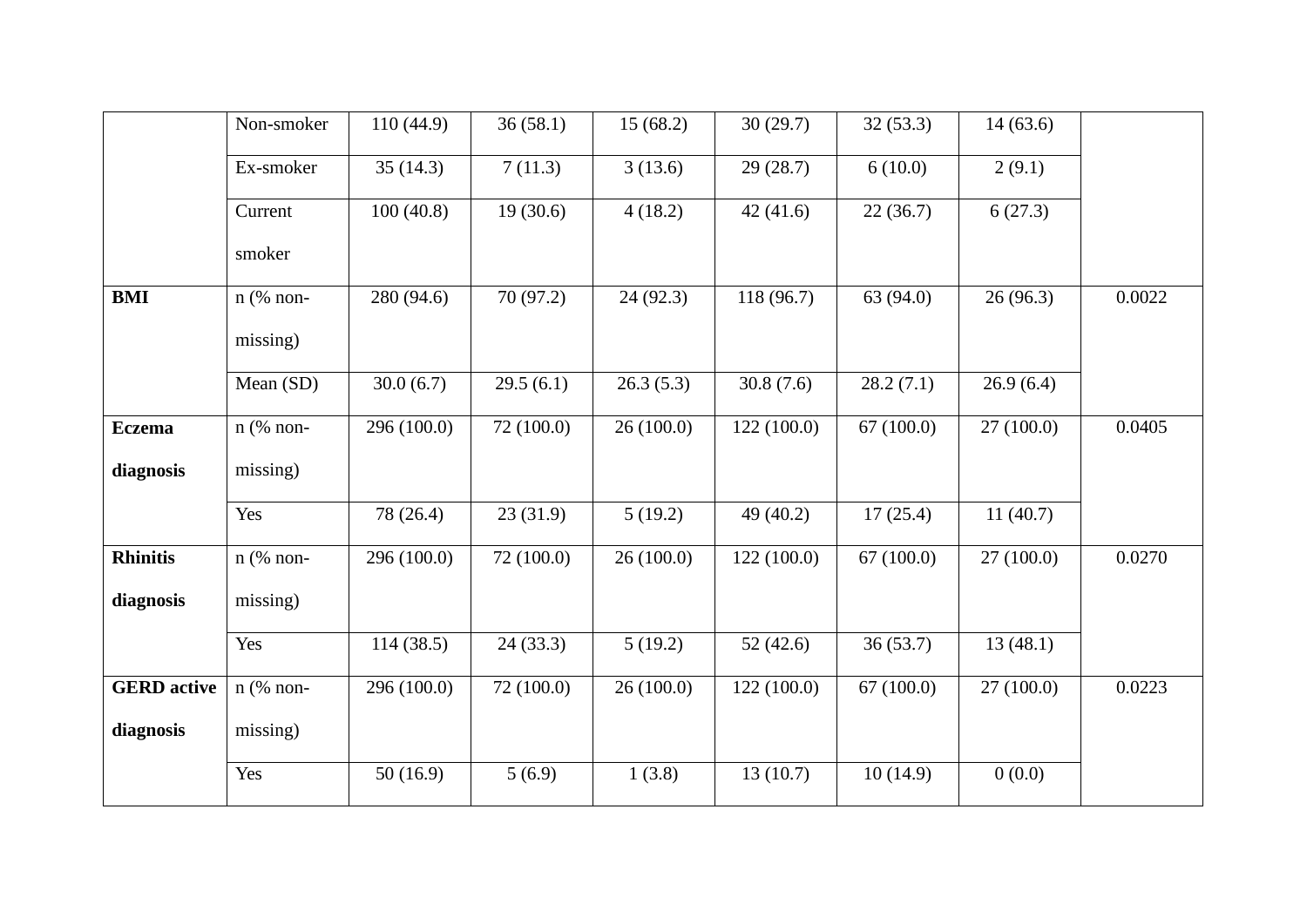| <b>Current</b>   | $n$ (% non- | 160(54.1)     | 49(68.1)      | 19(73.1)      | 57(46.7)     | 42(62.7)      | 20(74.1)     | 0.0285 |
|------------------|-------------|---------------|---------------|---------------|--------------|---------------|--------------|--------|
| peak flow        | missing)    |               |               |               |              |               |              |        |
|                  | Mean (SD)   | 401.3 (102.9) | 403.6 (112.7) | 431.1 (123.3) | 423.6(132.1) | 469.8 (111.2) | 406.0(142.4) |        |
| <b>Predicted</b> | $n$ (% non- | 158(53.4)     | 49(68.1)      | 19(73.1)      | 57 $(46.7)$  | 42(62.7)      | 20(74.1)     | 0.0032 |
| peak flow        | missing)    |               |               |               |              |               |              |        |
|                  | Mean (SD)   | 495.7 (71.4)  | 503.2 (79.3)  | 542.6(60.1)   | 526.8(81.3)  | 534.8 (69.7)  | 505.8 (74.9) |        |
| $FEV1$ %         | n (% non-   | 55 $(18.6)$   | 10(13.9)      | 4(15.4)       | 28(23.0)     | 13(19.4)      | 5(18.5)      | 0.0456 |
| predicted        | missing)    |               |               |               |              |               |              |        |
| groups           | 50% or less | 12(21.8)      | 1(10.0)       | 1(25.0)       | 10(35.7)     | 9(69.2)       | 1(20.0)      |        |
|                  | $>50\%$ to  | 13(23.6)      | 4(40.0)       | 1(25.0)       | 8(28.6)      | 0(0.0)        | 1(20.0)      |        |
|                  | $< 80\%$    |               |               |               |              |               |              |        |
|                  | 80% to      | 15(27.3)      | 4(40.0)       | 2(50.0)       | 3(10.7)      | 2(15.4)       | 3(60.0)      |        |
|                  | $<$ 100%    |               |               |               |              |               |              |        |
|                  | $100% +$    | 15(27.3)      | 1(10.0)       | 0(0.0)        | 7(25.0)      | 2(15.4)       | 0(0.0)       |        |
| <b>Asthma</b>    | $n$ (% non- | 296 (100.0)   | 72(100.0)     | 26(100.0)     | 122(100.0)   | 67(100.0)     | 27(100.0)    | 0.0446 |
| consultations    | missing)    |               |               |               |              |               |              |        |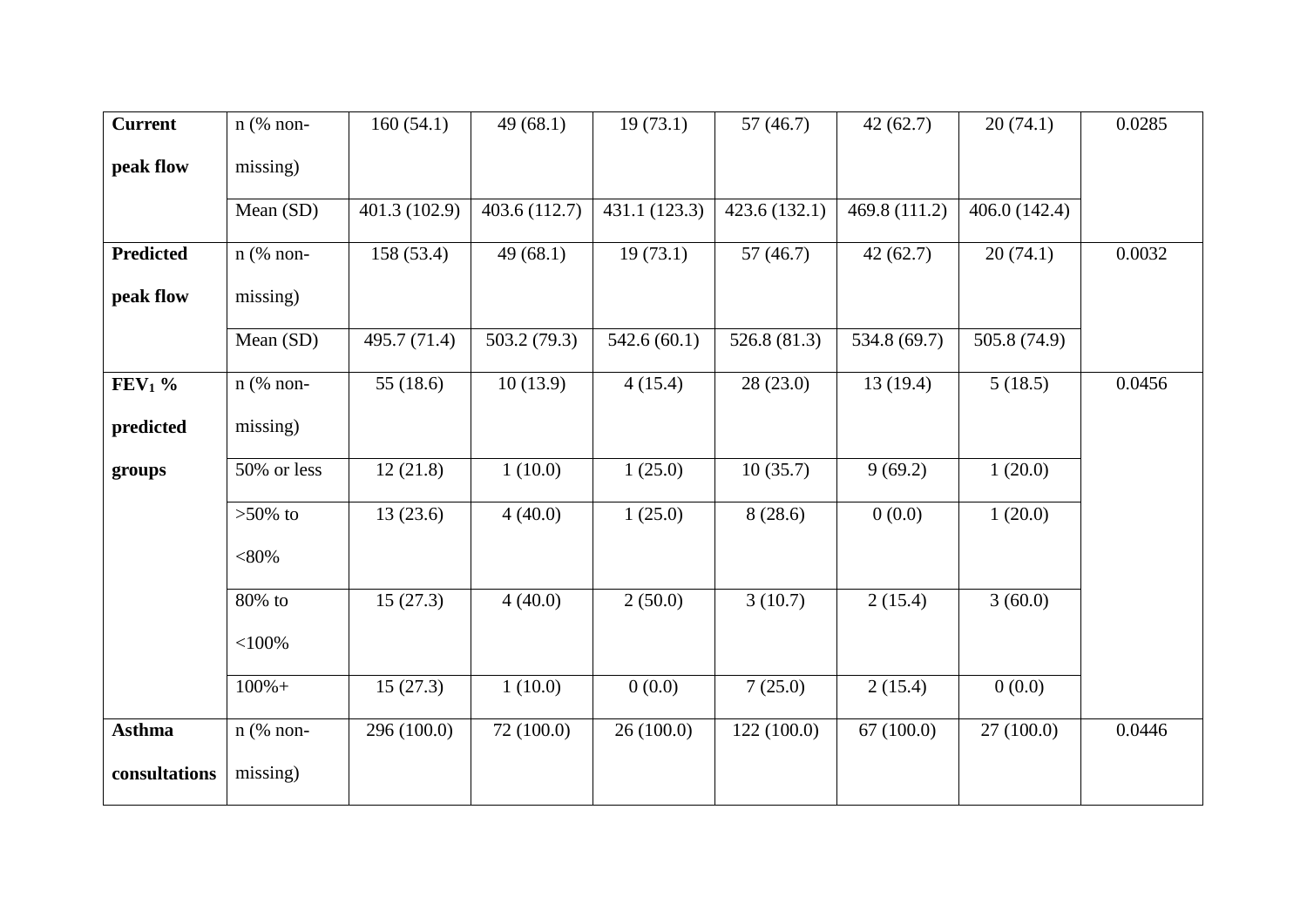|                     | Mean (SD)   | 1.8(1.5)      | 2.3(1.8)      | 2.5(2.6)      | 1.7(1.3)      | 1.9(2.0)      | 2.3(1.4)      |        |
|---------------------|-------------|---------------|---------------|---------------|---------------|---------------|---------------|--------|
| <b>Asthma</b>       | $n$ (% non- | 296 (100.0)   | 72 (100.0)    | 26(100.0)     | 122(100.0)    | 67(100.0)     | 27(100.0)     | 0.0163 |
| related             | missing)    |               |               |               |               |               |               |        |
| unplanned           | Yes         | 0(0.0)        | 0(0.0)        | 0(0.0)        | 0(0.0)        | 1(1.5)        | 1(3.7)        |        |
| inpatient           |             |               |               |               |               |               |               |        |
| attendance          |             |               |               |               |               |               |               |        |
| <b>ICS/LABA</b>     | $n$ (% non- | 296 (100.0)   | 72 (100.0)    | 26(100.0)     | 122(100.0)    | 67(100.0)     | 27 (100.0)    | 0.0096 |
| prescriptions       | missing)    |               |               |               |               |               |               |        |
| per patient         | Mean (SD)   | 4.2(4.1)      | 3.2(3.5)      | 2.5(3.0)      | 4.9(3.9)      | 4.2(4.3)      | 3.2(2.5)      |        |
| <b>ICS</b> daily    | n (% non-   | 296 (100.0)   | 72 (100.0)    | 26(100.0)     | 122(100.0)    | 67(100.0)     | 27 (100.0)    | 0.0454 |
| dose                | missing)    |               |               |               |               |               |               |        |
|                     | Mean (SD)   | 586.9 (503.5) | 549.4 (477.0) | 357.4 (349.2) | 623.2 (497.7) | 588.3 (523.4) | 443.6 (342.1) |        |
| <b>ICS</b> inhalers | n (% non-   | 296 (100.0)   | 72 (100.0)    | 26(100.0)     | 122(100.0)    | 67(100.0)     | 27 (100.0)    | 0.0165 |
|                     | missing)    |               |               |               |               |               |               |        |
|                     | Mean (SD)   | 7.0(5.2)      | 5.9(3.9)      | 4.3(4.3)      | 6.9(4.6)      | 6.9(5.4)      | 5.1(2.8)      |        |
| <b>ICS</b>          | $n$ (% non- | 296 (100.0)   | 72 (100.0)    | 26(100.0)     | 122(100.0)    | 67(100.0)     | 27 (100.0)    | 0.0043 |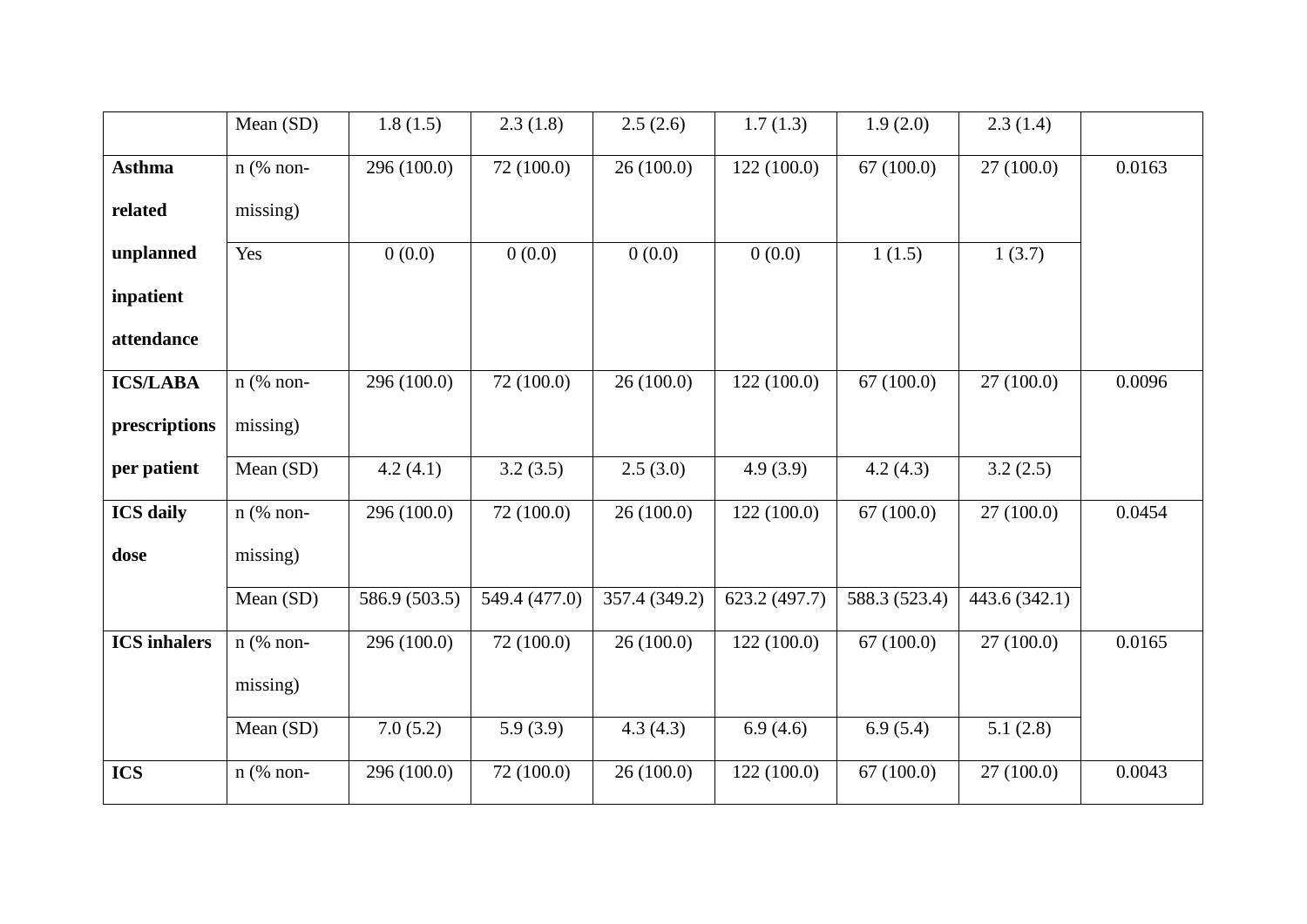| prescriptions     | missing)       |             |           |           |            |           |           |        |
|-------------------|----------------|-------------|-----------|-----------|------------|-----------|-----------|--------|
|                   | Mean (SD)      | 5.6(3.8)    | 4.5(3.3)  | 3.3(3.1)  | 5.5(3.6)   | 5.1(3.9)  | 4.4(2.3)  |        |
| <b>Number of</b>  | $n$ (% non-    | 296 (100.0) | 72(100.0) | 26(100.0) | 122(100.0) | 67(100.0) | 27(100.0) | 0.0010 |
| <b>ICS</b>        | missing)       |             |           |           |            |           |           |        |
| containing        | $1 - 3$        | 90(30.4)    | 24(33.3)  | 17(65.4)  | 36(29.5)   | 23(34.3)  | 7(25.9)   |        |
| <b>inhalers</b>   | $4 - 6$        | 76(25.7)    | 25(34.7)  | 4(15.4)   | 27(22.1)   | 16(23.9)  | 14(51.9)  |        |
|                   | $\geq$ 7       | 130(43.9)   | 23(31.9)  | 5(19.2)   | 59 (48.4)  | 28(41.8)  | 6(22.2)   |        |
| <b>Mean daily</b> | $n$ (% non-    | 296(100.0)  | 72(100.0) | 26(100.0) | 122(100.0) | 67(100.0) | 27(100.0) | 0.0026 |
| <b>ICS</b> dosage | missing)       |             |           |           |            |           |           |        |
| $(\mu g)$         | $<$ 250        | 89(30.1)    | 22(30.6)  | 16(61.5)  | 30(24.6)   | 21(31.3)  | 8(29.6)   |        |
|                   | 250 to $<$ 500 | 74(25.0)    | 24(33.3)  | 4(15.4)   | 32(26.2)   | 19(28.4)  | 14(51.9)  |        |
|                   | $\geq 500$     | 133 (44.9)  | 26(36.1)  | 6(23.1)   | 60(49.2)   | 27(40.3)  | 5(18.5)   |        |

All values in the table are n (%) unless otherwise specified. High FeNO defined as ≥50 ppb; medium FeNO, 25 to <50 ppb; low FeNO <25 ppb; high blood eosinophil count defined as  $\geq$ 0.300×10<sup>9</sup> cells/L; non-high blood eosinophil count <0.300×10<sup>9</sup> cells/L. BMI, body mass index; FeNO, fractional exhaled nitric oxide; FEV, forced expiratory volume; GERD, gastroesophageal reflux disease; ICS, inhaled corticosteroid; LABA, long-acting  $\beta_2$ -agonist; ppb, parts per billion; SAB long-acting β2-agonist; ppb, parts per billion; SABA, short-acting β2-agonist; SD, standard deviation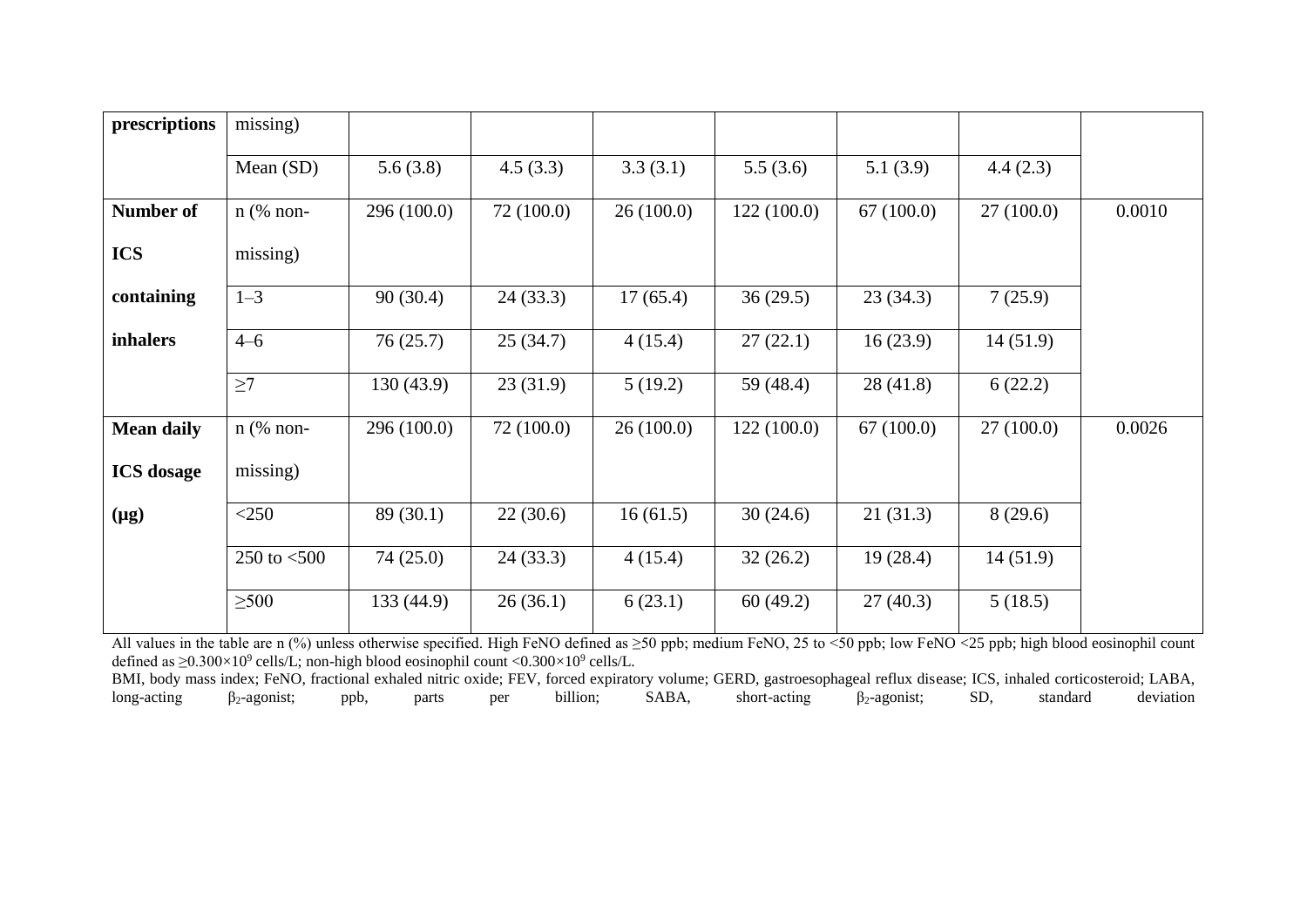|                | <b>Characteristics</b> | Non-high       | Non-high       | <b>High eosinophil</b> | <b>High eosinophil</b> | p-value |
|----------------|------------------------|----------------|----------------|------------------------|------------------------|---------|
|                |                        | eosinophil and | eosinophil and | and non-high FeNO      | and high FeNO          |         |
|                |                        | non-high FeNO  | high FeNO      |                        |                        |         |
| <b>Sex</b>     | $n$ (% non-            | 347 (100.0)    | 47(100.0)      | 161(100.0)             | 55 $(100.0)$           | 0.0177  |
|                | missing)               |                |                |                        |                        |         |
|                | Male                   | 113(32.6)      | 19(40.4)       | 74 (46.0)              | 25(45.5)               |         |
| <b>Smoking</b> | $n$ (% non-            | 347 (100.0)    | 47(100.0)      | 161 (100.0)            | 55 (100.0)             | 0.0115  |
| status         | missing)               |                |                |                        |                        |         |
|                | Non-smoker             | 138 (39.8)     | 23(48.9)       | 45(28.0)               | 31(56.4)               |         |
|                | Ex-smoker              | 40(11.5)       | 5(10.6)        | 32(19.9)               | 5(9.1)                 |         |
|                | Current                | 111(32.0)      | 12(25.5)       | 58 (36.0)              | 12(21.8)               |         |
|                | smoker                 |                |                |                        |                        |         |
| <b>BMI</b>     | $n$ (% non-            | 331 (95.4)     | 43 $(91.5)$    | 155 (96.3)             | 51 (92.7)              | 0.0005  |
|                | missing)               |                |                |                        |                        |         |

Additional file 1: Table S2. Statistically significant difference between unmatched patient groups (categorisation 2)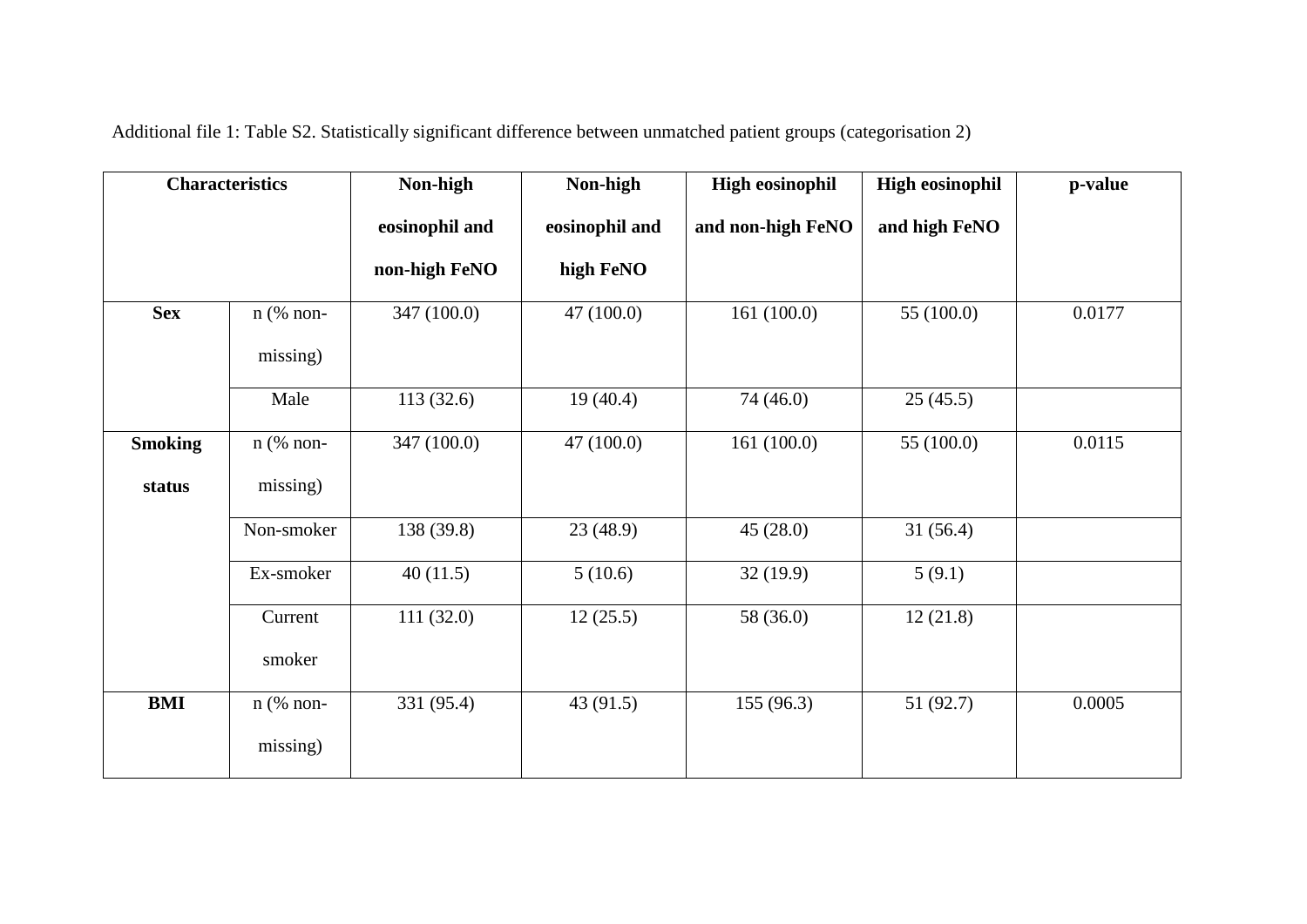|                   | Mean (SD)               | 29.9(6.5)   | 27.8(6.9)  | 30.4(7.8)  | 26.7(5.6)    |        |
|-------------------|-------------------------|-------------|------------|------------|--------------|--------|
| <b>BMI</b>        | $n$ (% non-<br>missing) | 347 (100.0) | 47(100.0)  | 161(100.0) | 55 (100.0)   | 0.0411 |
|                   | Underweight             | 1(0.3)      | 0(0.0)     | 2(1.2)     | 1(1.8)       |        |
|                   | Normal                  | 81 (23.3)   | 19(40.4)   | 36(22.4)   | 20(36.4)     |        |
|                   | Overweight              | 102(29.4)   | 8(17.0)    | 48 (29.8)  | 18(32.7)     |        |
|                   | Obese                   | 147(42.4)   | 16(34.0)   | 69 (42.9)  | 12(21.8)     |        |
| <b>Mean daily</b> | $n$ (% non-             | 347 (100.0) | 47 (100.0) | 161(100.0) | 55 (100.0)   | 0.0133 |
| <b>ICS</b> dosage | missing)                |             |            |            |              |        |
| $(\mu g)$         | $<$ 250                 | 103(29.7)   | 24(51.1)   | 44(27.3)   | 15(27.3)     |        |
|                   | 250 to $<$ 500          | 91(26.2)    | 11(23.4)   | 43(26.7)   | 22(40.0)     |        |
|                   | $\geq 500$              | 153(44.1)   | 12(25.5)   | 74 (46.0)  | 18(32.7)     |        |
| <b>Asthma ATS</b> | $n$ (% non-             | 347 (100.0) | 47(100.0)  | 161(100.0) | 55 $(100.0)$ | 0.0403 |
| exacerbations     | missing)                |             |            |            |              |        |
|                   | Mean (SD)               | 0.4(0.7)    | 0.3(0.5)   | 0.4(0.8)   | 0.7(0.9)     |        |
| <b>Medication</b> | $n$ (% non-             | 340 (98.0)  | 45(95.7)   | 158 (98.1) | 55 $(100.0)$ | 0.0062 |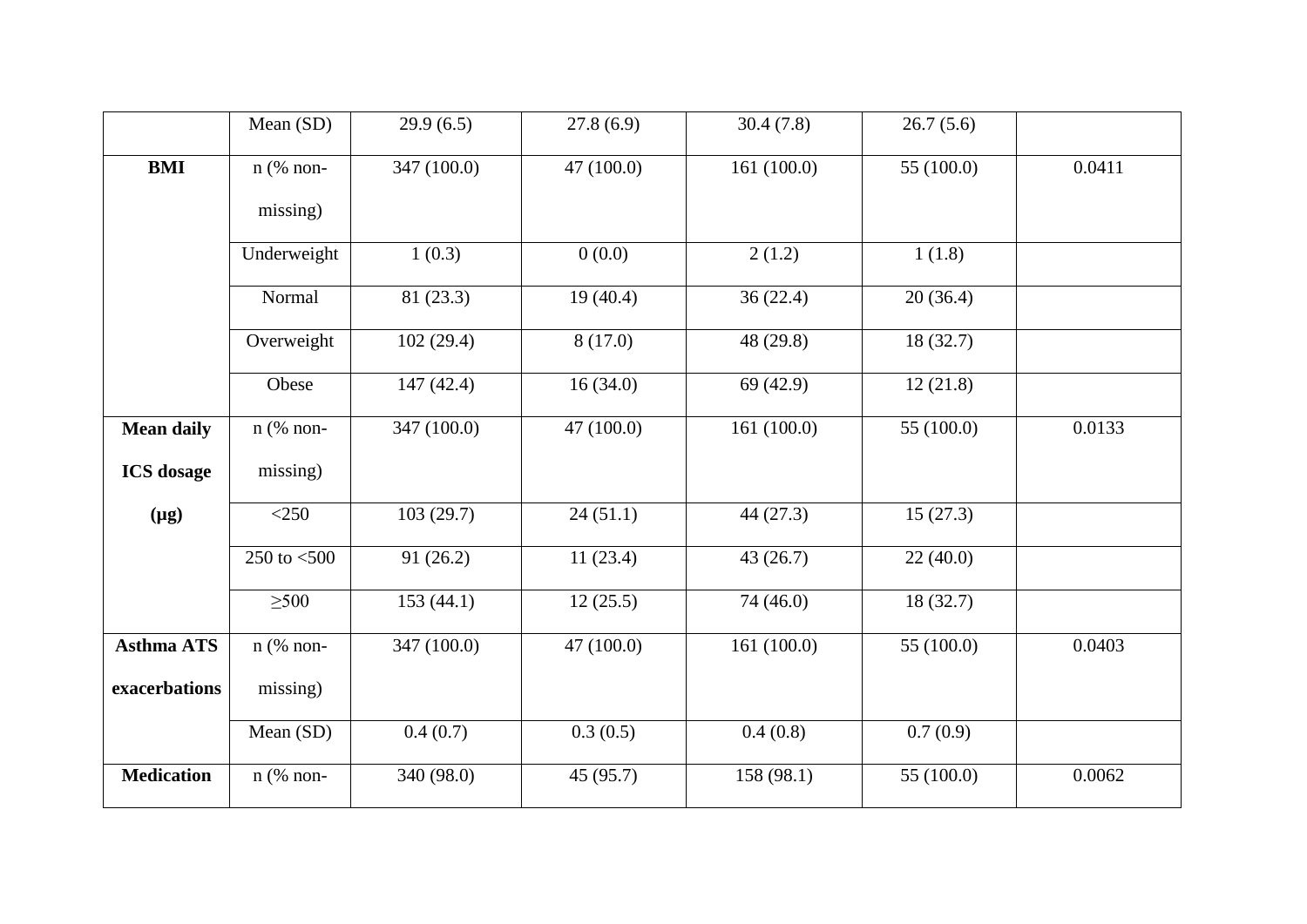| cost                | missing)    |               |               |               |               |        |
|---------------------|-------------|---------------|---------------|---------------|---------------|--------|
|                     | Mean (SD)   | 268.5 (228.1) | 189.6 (222.1) | 285.6 (238.2) | 251.6 (231.6) |        |
| <b>ICS</b> daily    | $n$ (% non- | 347 (100.0)   | 47(100.0)     | 161(100.0)    | 55 $(100.0)$  | 0.0153 |
| dose                | missing)    |               |               |               |               |        |
|                     | Mean (SD)   | 587.2 (498.6) | 399.9 (411.7) | 601.5(498.1)  | 555.9 (472.0) |        |
| <b>ICS</b> inhalers | $n$ (% non- | 347 (100.0)   | 47(100.0)     | 161(100.0)    | 55 $(100.0)$  | 0.0219 |
|                     | missing)    |               |               |               |               |        |
|                     | Mean (SD)   | 6.9(5.1)      | 4.9(4.0)      | 6.7(4.5)      | 6.4(5.3)      |        |
| <b>ICS</b>          | $n$ (% non- | 347 (100.0)   | 47(100.0)     | 161(100.0)    | 55 $(100.0)$  | 0.0100 |
| prescriptions       | missing)    |               |               |               |               |        |
|                     | Mean (SD)   | 5.4(3.7)      | 3.8(3.3)      | 5.4(3.6)      | 4.9(3.6)      |        |
| <b>ICS/LABA</b>     | $n$ (% non- | 347 (100.0)   | 47(100.0)     | 161(100.0)    | 55 $(100.0)$  | 0.0056 |
| prescriptions       | missing)    |               |               |               |               |        |
| per patient         | Mean (SD)   | 4.1(4.0)      | 2.6(3.1)      | 4.7(3.9)      | 3.9(4.0)      |        |
| <b>Asthma</b>       | $n$ (% non- | 347 (100.0)   | 47(100.0)     | 161(100.0)    | 55 $(100.0)$  | 0.0177 |
| related             | missing)    |               |               |               |               |        |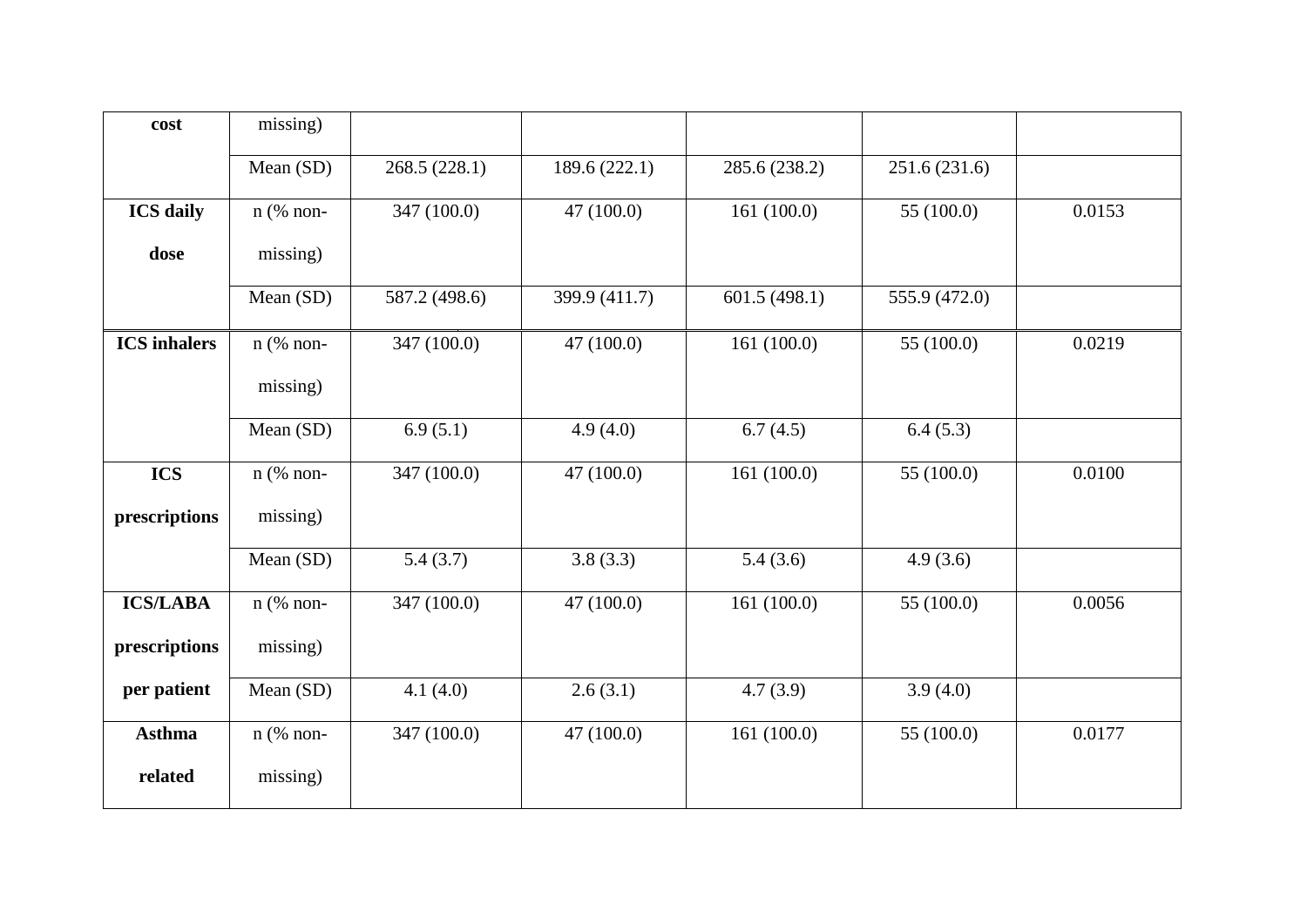| accident and     | Yes         | 0(0.0)       | 0(0.0)                | 0(0.0)                | 1(1.8)      |        |
|------------------|-------------|--------------|-----------------------|-----------------------|-------------|--------|
| emergency        |             |              |                       |                       |             |        |
|                  |             |              |                       |                       |             |        |
| attendance       |             |              |                       |                       |             |        |
| <b>Asthma</b>    | $n$ (% non- | 347 (100.0)  | 47(100.0)             | 161(100.0)            | 55 (100.0)  | 0.0002 |
| related          | missing)    |              |                       |                       |             |        |
| unplanned        | Yes         | 0(0.0)       | 0(0.0)                | $\overline{0(0.0)}$   | 2(3.6)      |        |
| inpatient        |             |              |                       |                       |             |        |
| attendance       |             |              |                       |                       |             |        |
| FEV1/FVC         | $n$ (% non- | 45(13.0)     | 8(17.0)               | 21(13.0)              | 10(18.2)    | 0.0386 |
| ratio            | missing)    |              |                       |                       |             |        |
|                  | Mean (SD)   | 0.8(0.1)     | $\overline{0.7(0.1)}$ | $\overline{0.7(0.1)}$ | 0.8(0.1)    |        |
| <b>Predicted</b> | $n$ (% non- | 193(55.6)    | 33(70.2)              | 79 (49.1)             | 40(72.7)    | 0.0038 |
| peak flow        | missing)    |              |                       |                       |             |        |
|                  | Mean (SD)   | 498.0 (73.8) | 520.8 $(67.3)$        | 533.5 (78.8)          | 511.6(70.0) |        |
| Percentage       | $n$ (% non- | 347 (100.0)  | 47(100.0)             | 161(100.0)            | 55 (100.0)  | 0.0418 |
| predicted        | missing)    |              |                       |                       |             |        |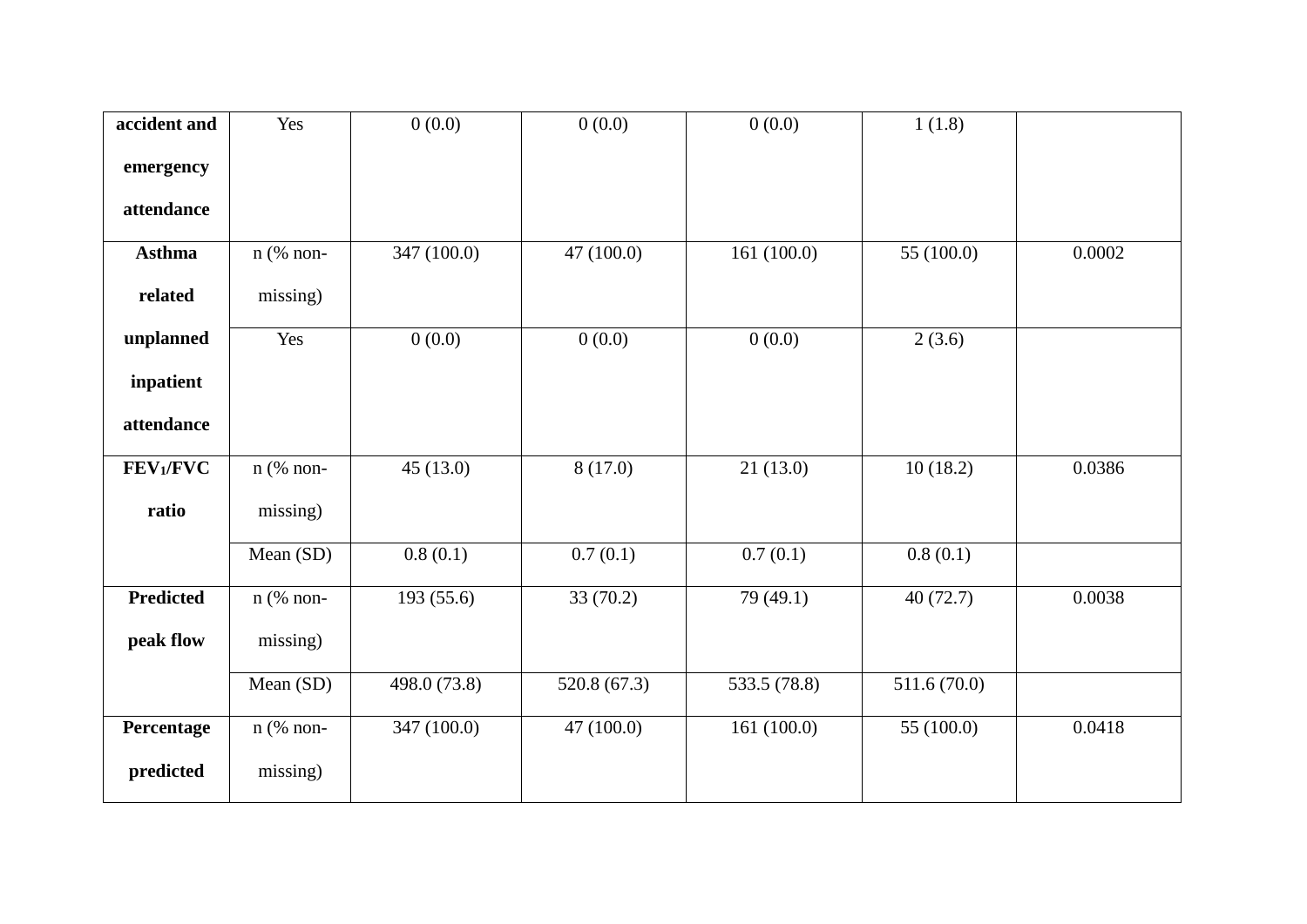| peak flow                    | Mean $(SD)$             | $-66.7(2103.7)$ | 84.5 (17.5) | 91.6(16.0) | 86.8 (17.9)  |        |
|------------------------------|-------------------------|-----------------|-------------|------------|--------------|--------|
| <b>Rhinitis</b><br>diagnosis | $n$ (% non-<br>missing) | 347 (100.0)     | 47(100.0)   | 161(100.0) | 55 $(100.0)$ | 0.0422 |
|                              | Yes                     | 130(37.5)       | 13(27.7)    | 74 (46.0)  | 27(49.1)     |        |
| <b>Acute OCS</b>             | $n$ (% non-             | 347 (100.0)     | 47(100.0)   | 161(100.0) | 55 $(100.0)$ | 0.0486 |
| use $(yes/no)$               | missing)                |                 |             |            |              |        |
|                              | Yes                     | 93(26.8)        | 12(25.5)    | 40(24.8)   | 24(43.6)     |        |

All values in the table are n (%) unless otherwise specified. High FeNO defined as  $\geq 35$  ppb; non-high FeNO <35 ppb; high blood eosinophil count defined as  $\geq 0.300 \times 10^9$ cells/L; non-high blood eosinophil count  $<$ 0.300 $\times$ 10<sup>9</sup> cells/L.

BMI, body mass index; FeNO, fractional exhaled nitric oxide; FEV, forced expiratory volume; FVC, forced vital capacity; GERD, gastroesophageal reflux disease; ICS, inhaled corticosteroid; IHD, ischaemic heart disease; IQR, interquartile range; LABA, long-acting β2-agonist; OCS, oral corticosteroids; ppb, parts per billion; SABA, shortacting  $\beta_2$ -agonist; SD, standard deviation.

Additional file S1: Table 3. Frequency of exacerbations between matched biomarker groups

**Categorisation 1**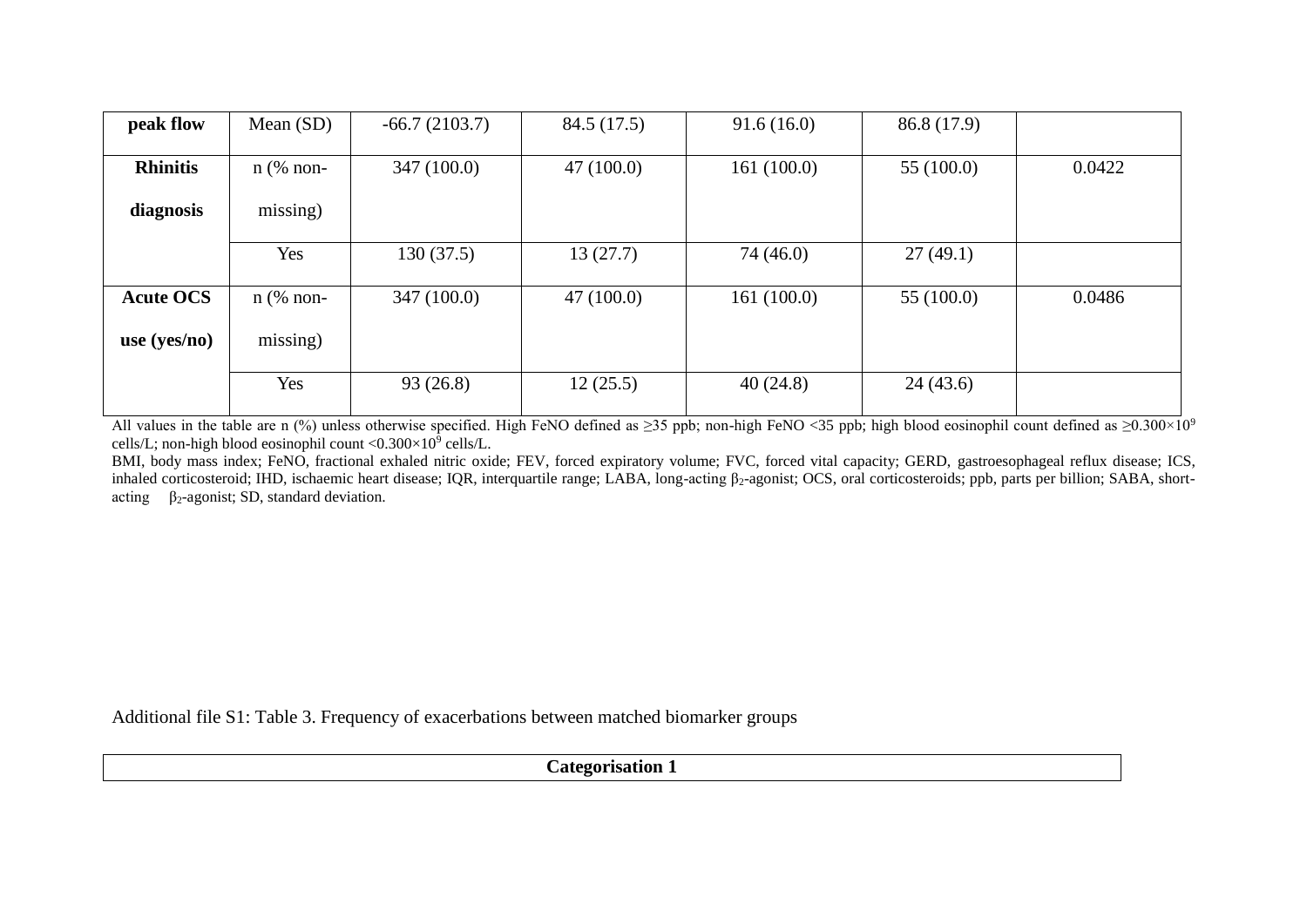| <b>Asthma</b>        | Non-high FeNO and non-high blood                        | High FeNO and high blood                             | p-value |
|----------------------|---------------------------------------------------------|------------------------------------------------------|---------|
| exacerbations        | eosinophils $(n=27)$                                    | eosinophils $(n=27)$                                 |         |
| $n$ (% non-missing)  | 27 (100.0)                                              | 27(100.0)                                            | 0.0427  |
| $0, n$ $%$           | 21(77.8)                                                | 13(48.1)                                             |         |
| $1, n (\%)$          | 6(22.2)                                                 | 8(29.6)                                              |         |
| $2, n$ (%)           | 0(0.0)                                                  | 4(14.8)                                              |         |
| $3, n$ (%)           | 0(0.0)<br>2(7.4)                                        |                                                      |         |
| Mean # exacerbations | 0.2(0.4)                                                | 0.8(1.0)                                             | 0.0109  |
| (SD)                 |                                                         |                                                      |         |
|                      | Non-high FeNO and non-high blood                        | <b>High FeNO OR high blood</b>                       |         |
|                      | eosinophils (n=200)<br>173 (100.0)                      | eosinophils $(n=200)$<br>173 (100.0)                 | 0.0481  |
| $n$ (% non-missing)  |                                                         |                                                      |         |
| 0, n (%)             | 120(69.4)                                               | 120(69.4)                                            |         |
| $1, n (\%)$          | 41(23.7)                                                | 28(16.2)                                             |         |
| $2, n$ (%)           | 11(6.4)                                                 | 19(11.0)                                             |         |
| $3, n$ (%)           | 0(0.0)                                                  | 5(2.9)                                               |         |
| $4+$ , n $(%$ )      | 1(0.6)                                                  | 1(0.6)                                               |         |
| Mean # exacerbations | 0.4(0.6)                                                | 0.5(0.8)                                             | 0.3423  |
| (SD)                 |                                                         |                                                      |         |
|                      |                                                         |                                                      |         |
|                      | <b>Categorisation 2</b>                                 |                                                      |         |
|                      | Non-high FeNO and non-high blood<br>eosinophils (n=186) | Non-high FeNO and high blood<br>eosinophil $(n=186)$ |         |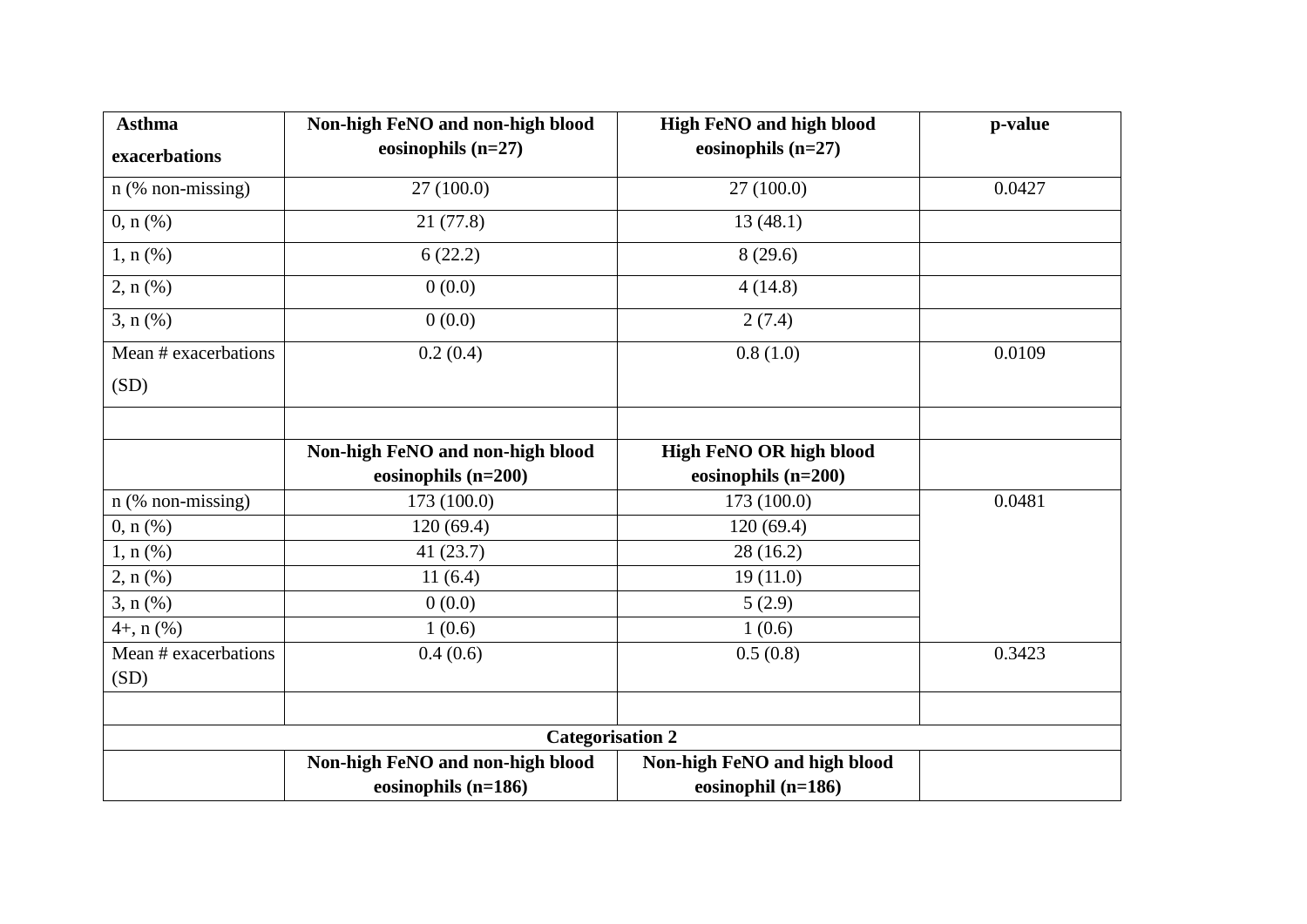| n (% non-missing)    | 186 (100.0)                      | 186 (100.0)                  | 0.2149 |
|----------------------|----------------------------------|------------------------------|--------|
| $0, n$ $%$           | 134 (72.0)                       | 128(68.8)                    |        |
| $1, n (\%)$          | 36(19.4)                         | 31(16.7)                     |        |
| $2, n$ (%)           | 15(8.1)                          | 20(10.8)                     |        |
| $3, n$ (%)           | 1(0.5)                           | 6(3.2)                       |        |
| Mean # exacerbations | 0.4(0.7)                         | 0.5(0.9)                     | 0.3134 |
| (SD)                 |                                  |                              |        |
|                      | Non-high FeNO and non-high blood | High FeNO and non-high blood |        |
|                      | eosinophils (n=98)               | eosinophils (n=98)           |        |
| n (% non-missing)    | 98 (100.0)                       | 98 (100.0)                   | 0.3126 |
| $0, n$ (%)           | 72(73.5)                         | 63(64.3)                     |        |
| 1, n (%)             | 20(20.4)                         | 24(24.5)                     |        |
| $2, n$ (%)           | 6(6.1)                           | 9(9.2)                       |        |
| $3, n$ (%)           | 0(0.0)                           | 2(2.0)                       |        |
| 4, n (%)             | 0(0.0)                           | 0(0.0)                       |        |
| Mean # exacerbations | 0.3(0.6)                         | 0.5(0.7)                     | 0.1332 |
| (SD)                 |                                  |                              |        |
|                      | Non-high FeNO and non-high blood | High FeNO and high blood     |        |
|                      | eosinophils $(n=53)$             | eosinophils $(n=53)$         |        |
| $n$ (% non-missing)  | 53 (100.0)                       | 53 (100.0)                   | 0.3080 |
| $0, n$ $%$           | 36(67.9)                         | 29(54.7)                     |        |
| $1, n (\%)$          | 12(22.6)                         | 14(26.4)                     |        |
| $2, n$ (%)           | 5(9.4)                           | 8(15.1)                      |        |
| $3, n$ (%)           | 0(0.0)                           | 2(3.8)                       |        |
| Mean # exacerbations | 0.4(0.7)                         | 0.7(0.9)                     | 0.1166 |